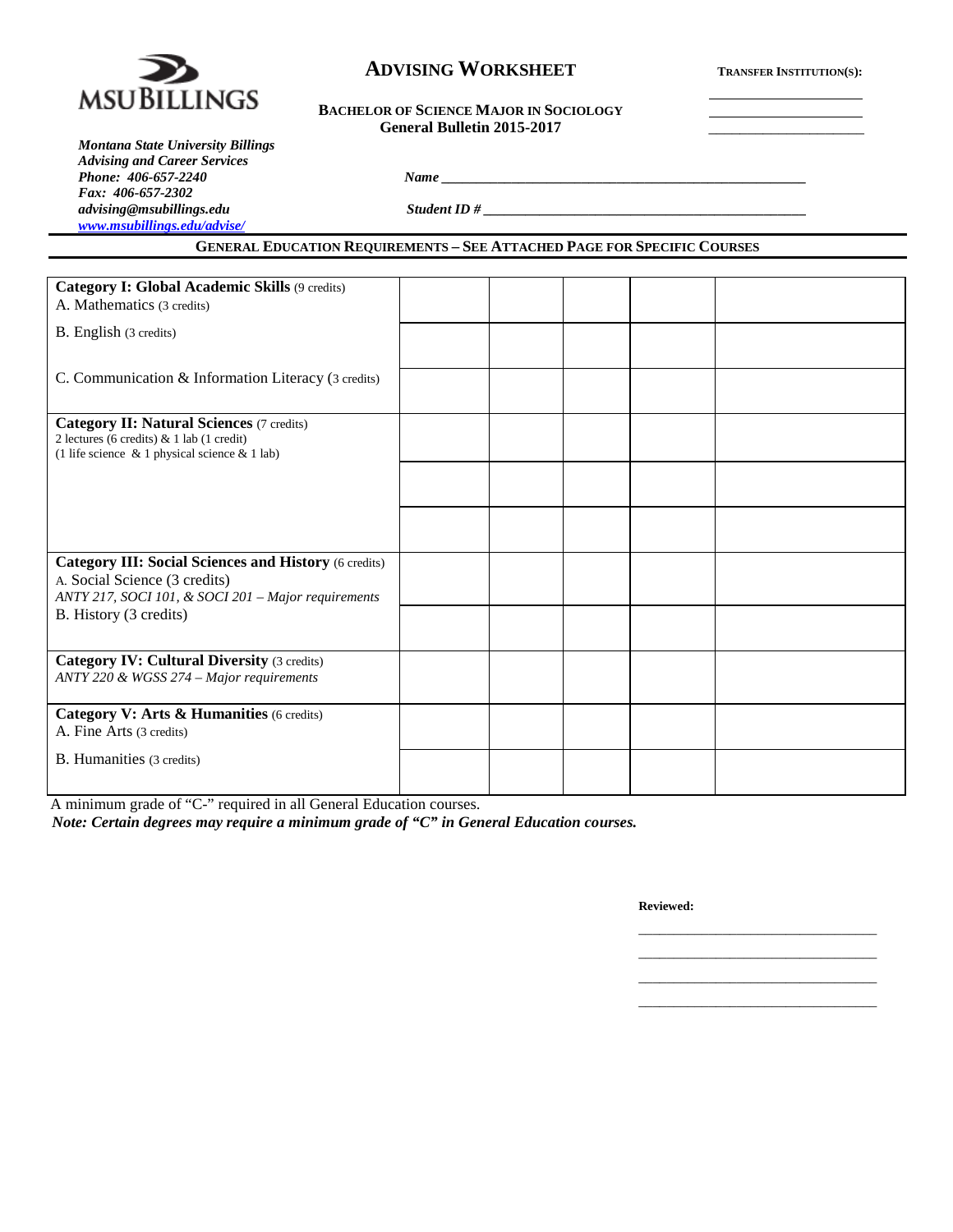# **GENERAL EDUCATION REQUIREMENTS**

|                                                                |     | <b>CATEGORY I: GLOBAL ACADEMIC SKILLS</b><br><b>9</b> credits |                |  |  |  |  |
|----------------------------------------------------------------|-----|---------------------------------------------------------------|----------------|--|--|--|--|
| Students are required to take one course from each subcategory |     |                                                               |                |  |  |  |  |
|                                                                |     | <b>Subcategory A - Mathematics</b><br>3 credits               |                |  |  |  |  |
| M                                                              | 105 | Contemporary Mathematics                                      | 3              |  |  |  |  |
| М                                                              | 114 | <b>Extended Technical Mathematics</b>                         | 3              |  |  |  |  |
| М                                                              | 121 | College Algebra                                               | 3              |  |  |  |  |
| М                                                              | 122 | College Trigonometry                                          | 3              |  |  |  |  |
| М                                                              | 131 | Mathematics for Elementary Teachers II                        | 3              |  |  |  |  |
| М                                                              | 143 | <b>Finite Mathematics</b>                                     | $\overline{4}$ |  |  |  |  |
| М                                                              | 161 | Survey of Calculus                                            | 3              |  |  |  |  |
| М                                                              | 171 | Calculus I                                                    | 4              |  |  |  |  |
| <b>STAT</b>                                                    | 141 | <b>Introduction to Statistical Concepts</b>                   | 3              |  |  |  |  |
| <b>STAT</b>                                                    | 216 | Introduction to Statistics                                    | $\overline{4}$ |  |  |  |  |
|                                                                |     | 3 credits<br>Subcategory B - English                          |                |  |  |  |  |
| WRIT                                                           | 101 | College Writing I                                             | 3              |  |  |  |  |
| WRIT                                                           | 121 | Introduction to Technical Writing                             | 3              |  |  |  |  |
| WRIT                                                           | 122 | <b>Introduction to Business Writing</b>                       | 3              |  |  |  |  |
| WRIT                                                           | 201 | College Writing II                                            | 3              |  |  |  |  |
| WRIT                                                           | 220 | Business & Professional Writing                               | $\overline{3}$ |  |  |  |  |
| WRIT                                                           | 221 | <b>Intermediate Technical Writing</b>                         | 3              |  |  |  |  |
| Subcategory C- Communication & Information Literacy 3 credits  |     |                                                               |                |  |  |  |  |
| <b>BMIS</b>                                                    | 150 | Computer Literacy                                             | 3              |  |  |  |  |
| COMX                                                           | 111 | Introduction to Public Speaking                               | 3              |  |  |  |  |
| <b>COMX</b>                                                    | 115 | Introduction to Interpersonal Communication 3                 |                |  |  |  |  |
| <b>LSCI</b>                                                    | 125 | Research in the Information Age                               | 3              |  |  |  |  |
|                                                                |     |                                                               |                |  |  |  |  |

#### **CATEGORY II: NATURAL SCIENCES 6 cr. lecture & 1 cr. lab**

*Students are required to take one course from each subcategory and at least one corresponding lab or Integrated Sciences*

|                            |     | <b>Subcategory A - Life Sciences</b>        | 3-4 credits |              |
|----------------------------|-----|---------------------------------------------|-------------|--------------|
| <b>BIOB</b>                | 101 | Discover Biology                            |             | 3            |
| <b>BIOB</b>                | 102 | Discover Biology Lab                        |             | 1            |
| <b>BIOB</b>                | 160 | Principles of Living Systems                |             | 3            |
| <b>BIOB</b>                | 161 | Principles of Living Systems Lab            |             | 1            |
|                            |     | <b>Subcategory B – Physical Sciences</b>    | 3-4 credits |              |
| ASTR                       | 110 | Introduction to Astronomy                   |             | 3            |
| ASTR                       | 111 | Introduction to Astronomy Lab               |             | 1            |
| <b>CHMY</b>                | 121 | Introduction to General Chemistry           |             | 3            |
| <b>CHMY</b>                | 122 | Introduction to General Chemistry Lab       |             | 1            |
| <b>CHMY</b>                | 141 | College Chemistry I                         |             | 3            |
| <b>CHMY</b>                | 142 | College Chemistry Laboratory I              |             | 1            |
| GEO                        | 101 | Introduction to Physical Geology            |             | 3            |
| GEO                        | 102 | Introduction to Physical Geology Laboratory |             | $\mathbf{1}$ |
| <b>GPHY</b>                | 111 | Introduction to Physical Geography          |             | 3            |
| <b>GPHY</b>                | 112 | Introduction to Physical Geography Lab      |             | 1            |
| PHSX                       | 103 | Our Physical World                          |             | 3            |
| PHSX                       | 104 | Our Physical World Lab                      |             | $\mathbf{1}$ |
| PHSX                       | 205 | College Physics I                           |             | 3            |
| PHSX                       | 206 | College Physics I Lab                       |             | $\mathbf{1}$ |
| PHSX                       | 105 | <b>Fundamentals of Physical Science</b>     |             | 3            |
| <b>PHSX</b>                | 106 | Fundamentals of Physical Science Lab        |             | 1            |
| <b>Integrated Sciences</b> |     |                                             |             |              |
|                            |     | SCIN 101, 102, 103, 104 Integrated Sciences | 3, 1, 3, 1  |              |

|                                |     | <b>CATEGORY III: SOCIAL SCIENCES AND HISTORY</b>               | 6 credits |
|--------------------------------|-----|----------------------------------------------------------------|-----------|
|                                |     | Students are required to take one course from each subcategory |           |
|                                |     | <b>Subcategory A - Social Sciences</b>                         | 3 credits |
| ANTY                           | 217 | Physical Anthropology & Archeology                             | 3         |
| <b>BGEN</b>                    | 105 | Introduction to Business                                       | 3         |
| <b>COMX</b>                    | 106 | Communicating in a Dynamic Workplace                           | 3         |
| <b>ECNS</b>                    | 201 | Principles of Microeconomics                                   | 3         |
| <b>ECNS</b>                    | 202 | Principles of Macroeconomics                                   | 3         |
| EDU                            | 105 | <b>Education and Democracy</b>                                 | 3         |
| <b>GPHY</b>                    | 141 | Geography of World Regions                                     | 3         |
| <b>HTH</b>                     | 110 | Personal Health and Wellness                                   | 3         |
| PSCI                           | 220 | Introduction to Comparative Government                         | 3         |
| PSCI                           | 210 | Introduction to American Government                            | 3         |
| <b>PSYX</b>                    | 100 | Introduction to Psychology                                     | 3         |
| <b>PSYX</b>                    | 231 | Human Relations                                                | 3         |
| <b>SOCI</b>                    | 101 | Introduction to Sociology                                      | 3         |
| SOCI                           | 201 | Social Problems                                                | 3         |
| <b>Subcategory B - History</b> |     |                                                                | 3 credits |

| HSTA          | 101 | American History I                                  | 3                       |
|---------------|-----|-----------------------------------------------------|-------------------------|
| <b>HSTA</b>   | 102 | American History II                                 | 3                       |
| <b>HSTR</b>   | 101 | <b>Western Civilization I</b>                       | 3                       |
| <b>HSTR</b>   | 102 | <b>Western Civilization II</b>                      | 3                       |
| <b>HSTR</b>   | 103 | Honors Western Civilization I                       | 3                       |
| <b>HSTR</b>   | 104 | Honors Western Civilization II                      | 3                       |
| <b>PSCI</b>   | 230 | Introduction to International Relations             | 3                       |
|               |     |                                                     |                         |
|               |     | <b>CATEGORY IV: CULTURAL DIVERSITY</b><br>3 credits |                         |
| A&SC/WGSS 274 |     | Women, Culture, and Society                         | 3                       |
| <b>ANTY</b>   | 220 | Culture and Society                                 | 3                       |
| ARTH          | 160 | Global Visual Culture                               | 3                       |
| COMX          | 212 | Introduction to Intercultural Communication         | 3                       |
| <b>GPHY</b>   | 121 | Human Geography                                     | 3                       |
| HTH           | 270 | Global Health Issues                                | 3                       |
| LIT           | 230 | World Literature Survey                             | 3                       |
| MUSI          | 207 | World Music                                         | 3                       |
| NASX          | 105 | Introduction to Native American Studies             | 3                       |
| NASX          | 205 | Native Americans in Contemporary Society            | 3                       |
| PHL           | 271 | Indian Philosophies and Religions                   | $\overline{\mathbf{3}}$ |
| PHI.          | 272 | Chinese Philosophies and Religions                  | 3                       |
| REHA          | 201 | Introduction to Diversity in Counseling             | 3                       |
| <b>RLST</b>   | 170 | The Religious Quest                                 | $\frac{3}{3}$           |
| <b>SPNS</b>   | 150 | The Hispanic Tradition                              |                         |

The Hispanic Tradition

# **CATEGORY V: ARTS & HUMANITIES 6 credits**

|                                                                |           | CATEGORY V: ARTS & HUMANITIES          | o creants      |  |  |  |  |  |
|----------------------------------------------------------------|-----------|----------------------------------------|----------------|--|--|--|--|--|
| Students are required to take one course from each subcategory |           |                                        |                |  |  |  |  |  |
| <b>Subcategory A - Fine Arts</b>                               | 3 credits |                                        |                |  |  |  |  |  |
| ARTZ                                                           | 101       | Art Fundamentals                       | 3              |  |  |  |  |  |
| ARTZ                                                           | 105       | Visual Language-Drawing                | 3              |  |  |  |  |  |
| ARTZ                                                           | 131       | Ceramics for Non-majors                | 3              |  |  |  |  |  |
| <b>CRWR</b>                                                    | 240       | <b>Intro Creative Writing Workshop</b> | 3              |  |  |  |  |  |
| FILM                                                           | 160       | Introduction to World Cinema           | 3              |  |  |  |  |  |
| LIT                                                            | 270       | Film & Literature                      | 3              |  |  |  |  |  |
| MART                                                           | 260       | Computer Presentation and Animation    | 3              |  |  |  |  |  |
| MUSI                                                           | 101       | <b>Enjoyment of Music</b>              | 3              |  |  |  |  |  |
| MUSI                                                           | 114       | Band: MSUB Symphonic                   | $\mathbf{1}$   |  |  |  |  |  |
| MUSI                                                           | 131       | Jazz Ensemble I: MSUB                  | 1              |  |  |  |  |  |
| MUSI                                                           | 147       | Choral Ensemble: University Chorus     | $\mathbf{1}$   |  |  |  |  |  |
| PHOT                                                           | 154       | <b>Exploring Digital Photography</b>   | 3              |  |  |  |  |  |
| THTR                                                           | 101       | Introduction to Theatre                | 3              |  |  |  |  |  |
| THTR                                                           | 120       | Introduction to Acting I               | $\overline{3}$ |  |  |  |  |  |
|                                                                |           | <b>Subcategory B - Humanities</b>      | 3 credits      |  |  |  |  |  |
| <b>ARTH</b>                                                    | 150       | Introduction to Art History            | 3              |  |  |  |  |  |
| <b>HONR</b>                                                    | 111       | Perspectives and Understanding         | 3              |  |  |  |  |  |
| LIT                                                            | 110       | Introduction to Literature             | 3              |  |  |  |  |  |
| LIT                                                            | 240       | The Bible as Literature                | 3              |  |  |  |  |  |
| PHI.                                                           | 110       | Introduction to Ethics                 | 3              |  |  |  |  |  |
| PHI.                                                           | 111       | Philosophies of Life                   | 3              |  |  |  |  |  |
|                                                                |           |                                        |                |  |  |  |  |  |

| <b>Total</b> |  | 31 |
|--------------|--|----|
|              |  |    |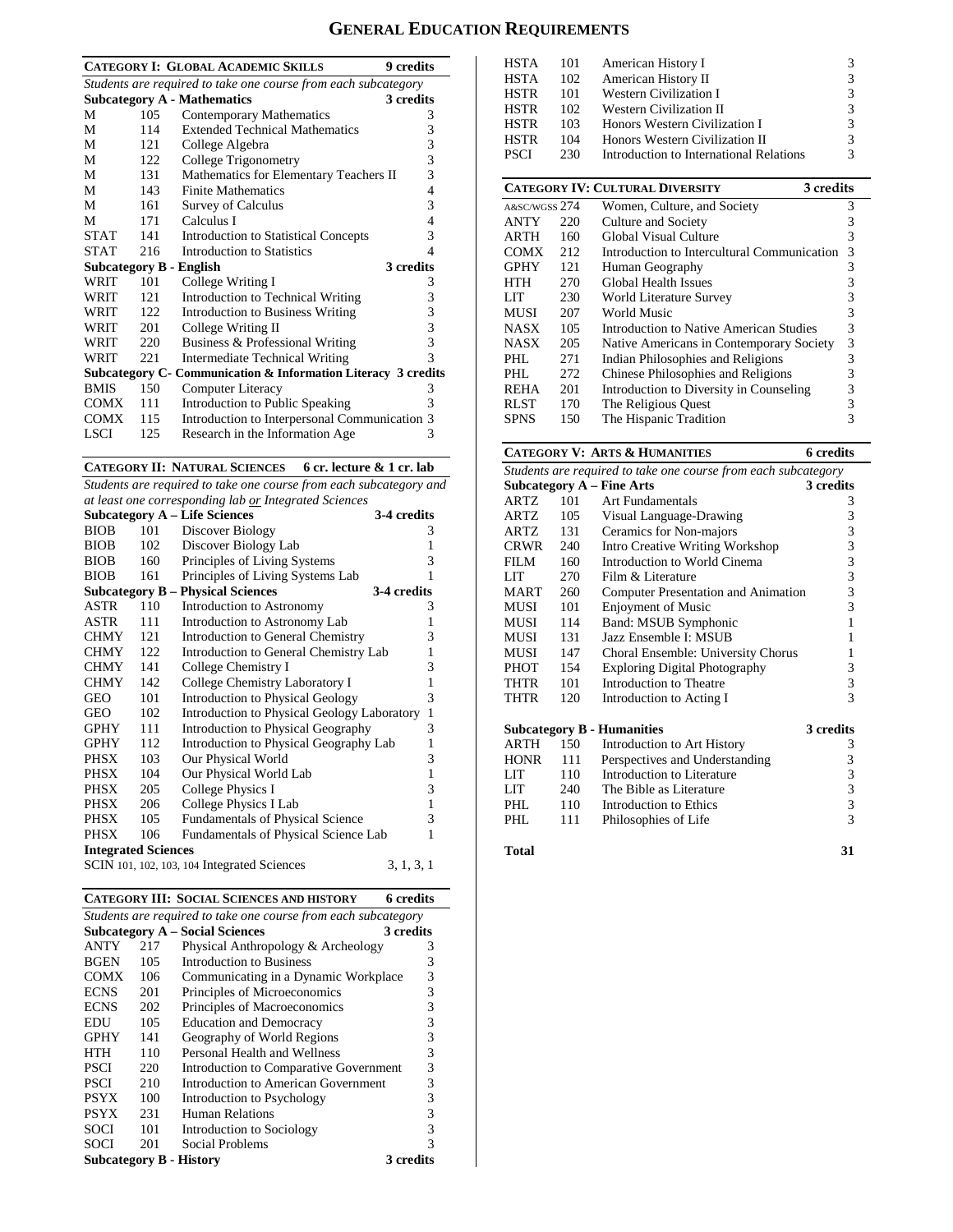|             |                                                                        | Course                               | <b>Credits</b> | Grade | <b>Semester</b> | Equivalent |  |  |  |  |
|-------------|------------------------------------------------------------------------|--------------------------------------|----------------|-------|-----------------|------------|--|--|--|--|
|             | <b>Required Courses</b>                                                |                                      |                |       |                 |            |  |  |  |  |
|             | A minimum grade of "C-" is required in all Sociology major coursework. |                                      |                |       |                 |            |  |  |  |  |
| *^SOCI      | 101                                                                    | Introduction to Sociology            |                |       |                 |            |  |  |  |  |
| <b>SOCI</b> | 318                                                                    | Sociological Research Methods        |                | 3     |                 |            |  |  |  |  |
| <b>SOCI</b> | 319                                                                    | <b>Statistics for Sociologists</b>   |                | 3     |                 |            |  |  |  |  |
| <b>SOCI</b> | 455                                                                    | <b>Classical Sociological Theory</b> |                | 3     |                 |            |  |  |  |  |
| <b>SOCI</b> | 482                                                                    | Contemporary Sociological Theory     |                | 3     |                 |            |  |  |  |  |
| <b>SOCI</b> | 498                                                                    | Internship/Cooperative Education     |                | 3     |                 |            |  |  |  |  |
| <b>SOCI</b> | 499                                                                    | Senior Thesis/Capstone               |                | 3     |                 |            |  |  |  |  |
|             |                                                                        |                                      |                |       |                 |            |  |  |  |  |

^SOCI 101 is a prerequisite for all other Sociology course work in the required core.

**Restricted Electives** - At least 2 courses from the lower division core and at least one course from four of the five content areas. Minimum of 18 credits, including 14 upper division.

### *Lower Division Core*

| Choose at least 2 courses. |      |                                      |  |  |
|----------------------------|------|--------------------------------------|--|--|
| *ANTY                      | 217  | Physical Anthropology and Archeology |  |  |
| *ANTY                      | 220  | Culture and Society                  |  |  |
| <b>CJUS</b>                | 228  | Race, Class, Gender and Crime        |  |  |
| *SOCI                      | 201  | Social Problems                      |  |  |
| <b>SOCI</b>                | 221  | Criminal Justice System              |  |  |
| *A&SC/WGSS                 | 2.74 | Women, Culture and Society           |  |  |

Choose at least one course from four of the five content areas. *Area 1: General Sociology*

| Area 1. General Sociology |         |                                        |  |  |
|---------------------------|---------|----------------------------------------|--|--|
| <b>SOCI</b>               | 345     | Sociology of Organizations             |  |  |
| SOCI                      | 355     | Population and Society                 |  |  |
| <b>SOCI/PSYX</b>          | 382/360 | Social Psychology and Social Structure |  |  |
| <b>SOCI</b>               |         | Law and Society                        |  |  |

#### *Area 2: Family and Relationships*

| <b>SOCI</b> | $\sim$<br>ے دد | Sociology of the Family   |  |  |
|-------------|----------------|---------------------------|--|--|
| <b>SOCI</b> | 351            | Dating and Mate Selection |  |  |
| <b>SOCI</b> | $\sim$<br>432  | Human Sexual Behavior     |  |  |

#### *Area 3: Crime and Criminal Justice*

| <b>CJUS</b> | 421 | Criminal Justice Ethics  | ╭ |  |  |
|-------------|-----|--------------------------|---|--|--|
| <b>SOCI</b> | 423 | Sociology of Corrections |   |  |  |
| <b>SOCI</b> | 425 | Victims and Society      | ╭ |  |  |
| <b>CJUS</b> | 450 | Computer Crime           |   |  |  |
| <b>SOCI</b> | 311 | Criminology              | ╭ |  |  |
| <b>SOCI</b> | 327 | Sociology of Deviance    |   |  |  |
| <b>SOCI</b> | 330 | Juvenile Delinquency     |   |  |  |

# *Area 4: Social Inequalities*

| *NASX       | 205 | Native American s in Contemporary Society |  |  |
|-------------|-----|-------------------------------------------|--|--|
| SOCI        | 344 | Sociology of Race and Ethnicity           |  |  |
| <b>SOCI</b> | 431 | Sociology of Gender Roles                 |  |  |

\*May satisfy General Education requirements.